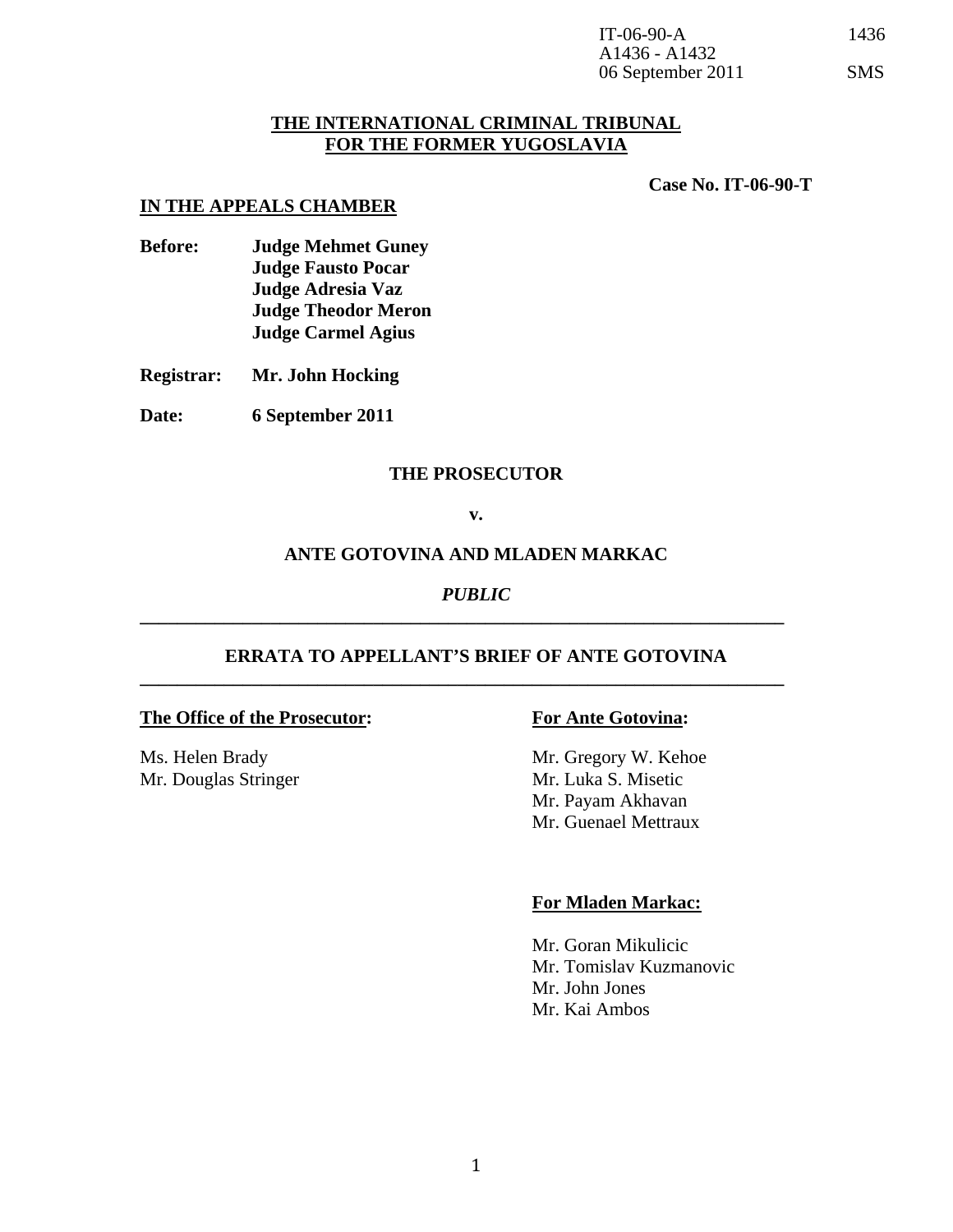IT-06-90-A 1435

## **THE INTERNATIONAL CRIMINAL TRIBUNAL FOR THE FORMER YUGOSLAVIA**

**Case No. IT-06-90-T** 

### **THE PROSECUTOR**

**v.** 

## **ANTE GOTOVINA AND MLADEN MARKAC**

**\_\_\_\_\_\_\_\_\_\_\_\_\_\_\_\_\_\_\_\_\_\_\_\_\_\_\_\_\_\_\_\_\_\_\_\_\_\_\_\_\_\_\_\_\_\_\_\_\_\_\_\_\_\_\_\_\_\_\_\_\_\_\_\_\_\_\_\_** 

### **ERRATA TO APPELLANT'S BRIEF OF ANTE GOTOVINA**

**\_\_\_\_\_\_\_\_\_\_\_\_\_\_\_\_\_\_\_\_\_\_\_\_\_\_\_\_\_\_\_\_\_\_\_\_\_\_\_\_\_\_\_\_\_\_\_\_\_\_\_\_\_\_\_\_\_\_\_\_\_\_\_\_\_\_\_\_\_** 

 On 1 August 2011, General Ante Gotovina ("Appellant") submitted his Appellant's Brief pursuant to Rule 111 of the Tribunal's Rules of Procedure and Evidence. Appellant has prepared corrections to several minor errors that appear in Appellant's Brief, which the Appellant now files.

Dated: 6 September 2011

Respectfully submitted, Luka S. Misetic, Esq.

for

Guénaël Mettraux

Gregory W. Kehoe

Payam Akhavan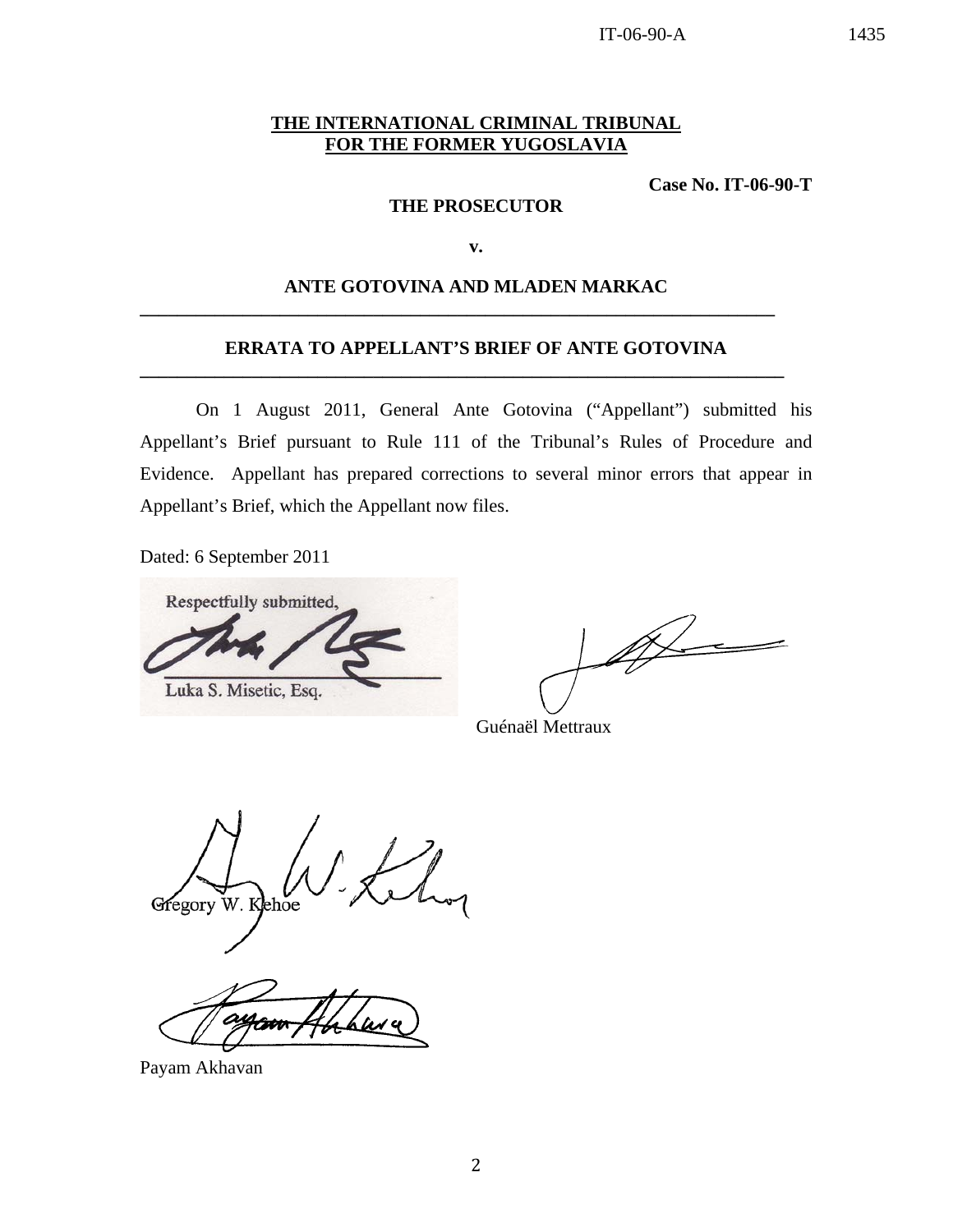# **APPELLANT'S BRIEF OF ANTE GOTOVINA**

## **Errata – August 10, 2011**

Page 1, paragraph 1, sentence 1. It should read: "Pursuant to Article 25 of the Statute of the Tribunal and Rule 111 of the Rules of Procedure and Evidence, General Ante Gotovina ("Appellant") hereby submits his Appellant's Brief in support of his appeal against Trial Chamber I's Judgement dated 15 April 2011 (IT-06-90-T) (hereinafter "Judgement")."

Page 1, paragraph 2. It should read: "Appellant adopts the procedural history as set forth in the Judgement at Paragraphs 2627-2685."

Page 9, paragraph 20, sentence 1. It should read: "The Trial Chamber's adoption of the 200M Rule for which there was no evidence constitutes an error of fact, which caused a miscarriage of justice."

Page 10, heading subsection A. It should read: "40 shells" did not impact near the ECMM Headquarters and the HV did not fire shells near the ECMM Headquarters."

Page 11, paragraph 28, sentence 1. It should read: "Moreover, Berikoff testified that on 4 August, his UN convoy was attacked by a Serb soldier who fired a rocket at Berikoff's UN APC."

Page 18, heading 1.1.5.2. It should read: "The Trial Chamber erred in fact in concluding that at least 10 projectiles landed more than 200 meters from known 'military targets' in Benkovac."

Page 18, paragraph 51, sentence 1. It should read: "The present sub-ground concerns the Chamber's erroneous finding that the HV fired projectiles in the Ristic Pine Woods, Ristic Hamlet and Benkovackso selo, allegedly impacting at least 500 meters from the nearest identified 'target.'"

Page 18, paragraph 53, sentence 1. It should read: "The Trial Chamber also ignored evidence that the HV had identified an SVK artillery position in Benkovacko selo (Ristic and the Ristic Pine Woods are part of Benkovacko selo)."

Page 22, heading 1.1.5.3. It should read: "The Trial Chamber erred in fact in concluding that at least 2 projectiles landed more than 200 meters from known 'military targets' in Gracac."

Page 26, paragraph 80, sentence 3. It should read: "At that point of his testimony, Rajcic was referring to the early planning of targets in Knin that had been taking place since 1993 at a time when the HV had no clear line of sight of Knin."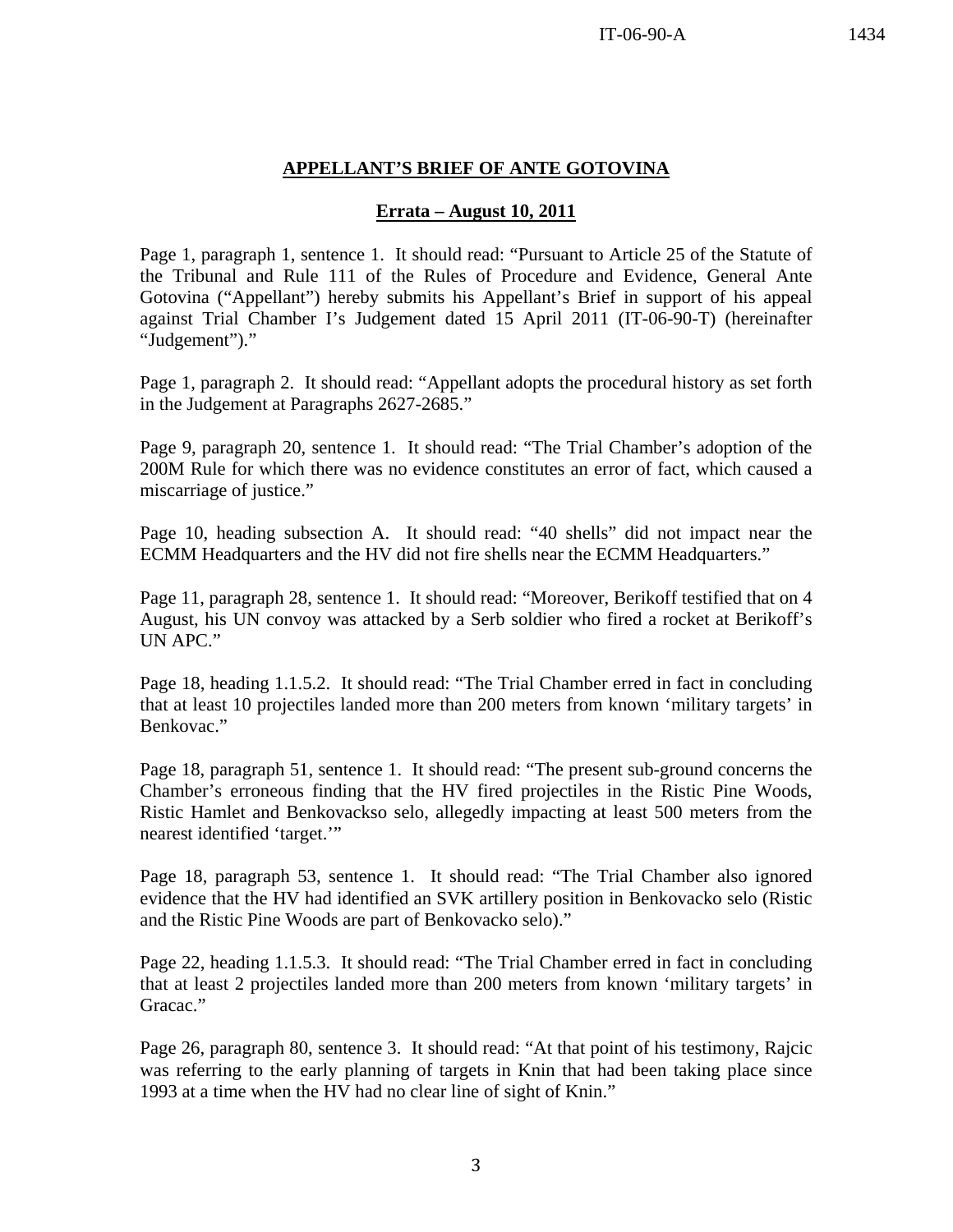Page 33, paragraph 98, sentence 2. It should read: "International law does not prohibit attacks on "civilian areas," but rather attacks against civilians or the civilian population (Protocol Article 51(2) or against "civilian objects" (Protocol Article 52(1))."

Page 39, paragraph 107, sentence 1. It should read: "Rajcic was not given an opportunity to explain whether a military objective was located in the 'civilian areas' highlighted by the Trial Chamber because no a single disputed shelling incident was put to Rajcic."

Page 42, footnote 238. It should read: "See above Section 1.1.3-1.1.4."

Page 42, footnote 241. It should read: "TJ, 1906."

Page 42, footnote 242. It should read: "TJ, pg.965,fn.932."

Page 44, heading 1.2.2.4. It should read: "The Trial Chamber erred in fact and law by failing to determine the lawfulness of the attack on the basis of whether General Gotovina acted within the limits of honest judgement on the basis of the conditions prevailing and information available at the time."

Page 48, footnote 266. It should read: "See Section 1.1.5.2(D)."

Page 60, paragraph 170, subsection (i). It should read: "There is compelling evidence that civilians left because or as a result of the RSK/SVK evacuation plan."

Page 61, paragraph 172, sentence 1. It should read: "In light of the foregoing, no reasonable trier of fact could have concluded that fear of HV unlawful artillery attacks was the 'direct and primary' cause of departure of Serb civilians."

Page 61, footnote 322. It should read: "See below Section 4.2-4.3."

Page 64, paragraph 183, sentence 2. It should read: "In June 1996, Forand told the Canadian military that the HV's use of artillery during *Storm* was 'excellent' and that it was the RSK evacuation order that 'inevitably initiated the general retreat that followed.'"

Page 72, paragraph 209, sentence 4. It should read: "Accordingly, there is clear evidence that the departure of Serb civilians was unrelated to the HV's artillery campaign."

Page 79, heading 3.2.3. It should read: "The Trial Chamber erred in fact and law when finding that there was a shared intent to commit deportation and forcible transfer as acts of persecution against Krajina Serbs."